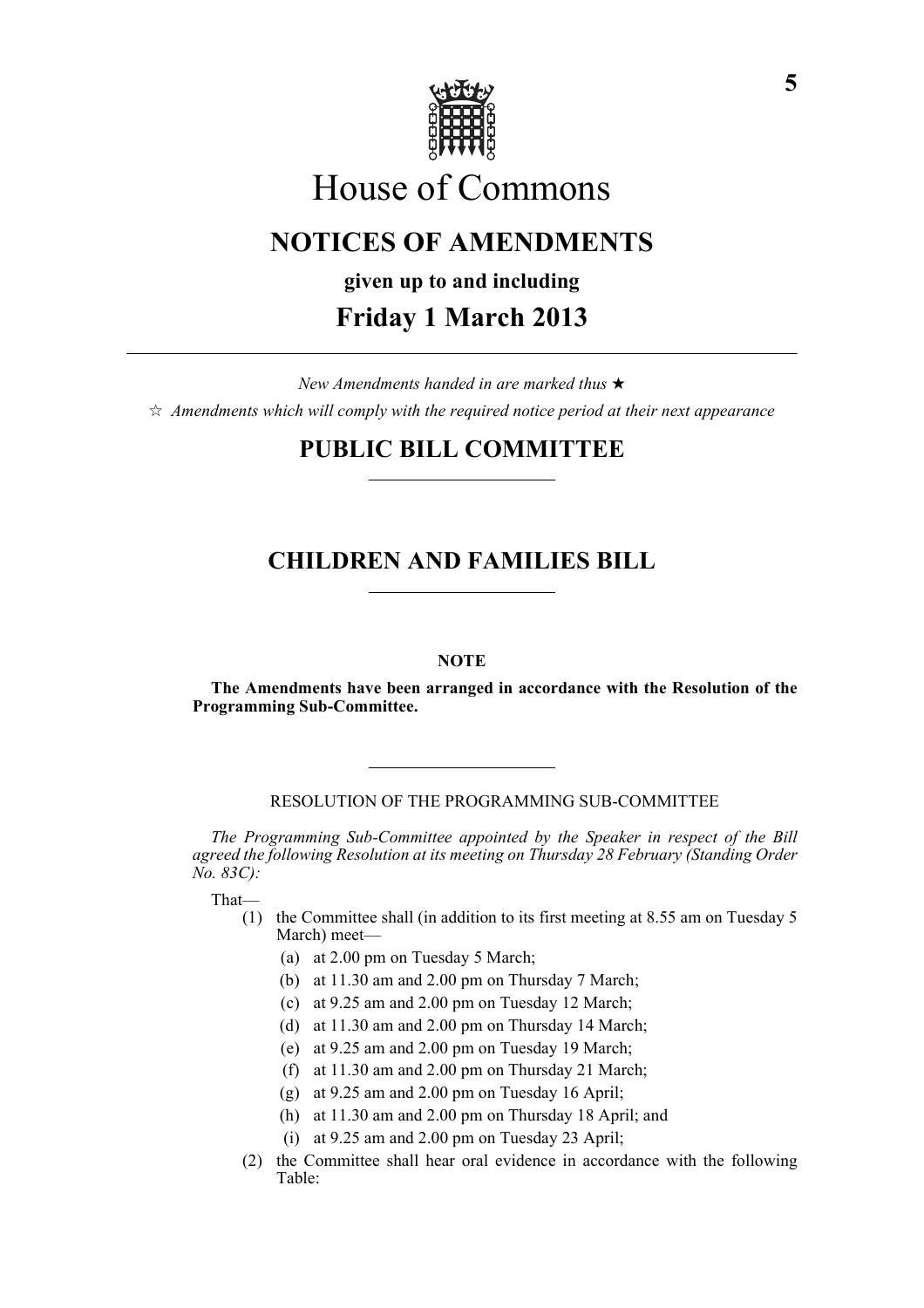## **Children and Families Bill,** *continued*

## **TABLE**

| Date             | Time                                      | Witness                                                                                                                                                                              |
|------------------|-------------------------------------------|--------------------------------------------------------------------------------------------------------------------------------------------------------------------------------------|
| Tuesday 5 March  | Until no later<br>than $10.00$ am         | Department for Education;<br>Department for Business,<br>Innovation and Skills                                                                                                       |
| Tuesday 5 March  | Until no later<br>than $10.45$ am         | The Thomas Coram Foundation<br>for Children (Coram); Professor<br>Julie Selwyn, Professor of Child<br>and Family Social Work,<br>University of Bristol; TACT                         |
| Tuesday 5 March  | Until no later<br>than $11.25$ am         | David Norgrove, Chair of Family<br>Justice Review and Chair of<br>Family Justice Board; Lord Justice<br>Munby, President of the Family<br>Division; Coram Children's Legal<br>Centre |
| Tuesday 5 March  | Until no later<br>than $2.45$ pm          | Council for Disabled Children;<br>Every Disabled Child Matters;<br><b>Special Education Consortium</b>                                                                               |
| Tuesday 5 March  | Until no later<br>than $3.30 \text{ pm}$  | Achievement for All; Independent<br>Parental Special Education<br>Advice; Institute of Education                                                                                     |
| Tuesday 5 March  | Until no later<br>than 4.15 pm            | National Association for Special<br>Educational Needs; The<br>Communication Trust; Association<br>of Educational Psychologists                                                       |
| Tuesday 5 March  | Until no later<br>than $5.15 \text{ pm}$  | <b>Association of Colleges; National</b><br>Association of Head Teachers;<br>David Bartram, Assistant Head,<br>Lampton School, Hounslow                                              |
| Tuesday 5 March  | Until no later<br>than $5.45$ pm          | Office of the Children's<br>Commissioner                                                                                                                                             |
| Thursday 7 March | Until no later<br>than $12.15 \text{ pm}$ | Ofsted; Daycare Trust and the<br>Family and Parenting Institute;<br>National Childminding<br>Association                                                                             |
| Thursday 7 March | Until no later<br>than $1.00 \text{ pm}$  | Dr Roger Morgan, Children's<br>Rights Director of England;<br>Children England                                                                                                       |
| Thursday 7 March | Until no later<br>than $2.45$ pm          | Working Families; Fawcett Society                                                                                                                                                    |
| Thursday 7 March | Until no later<br>than $3.30 \text{ pm}$  | Fatherhood Institute; Federation of<br><b>Small Businesses</b>                                                                                                                       |
| Thursday 7 March | Until no later<br>than $4.15 \text{ pm}$  | Association of Directors of<br>Children's Services; Barnardo's                                                                                                                       |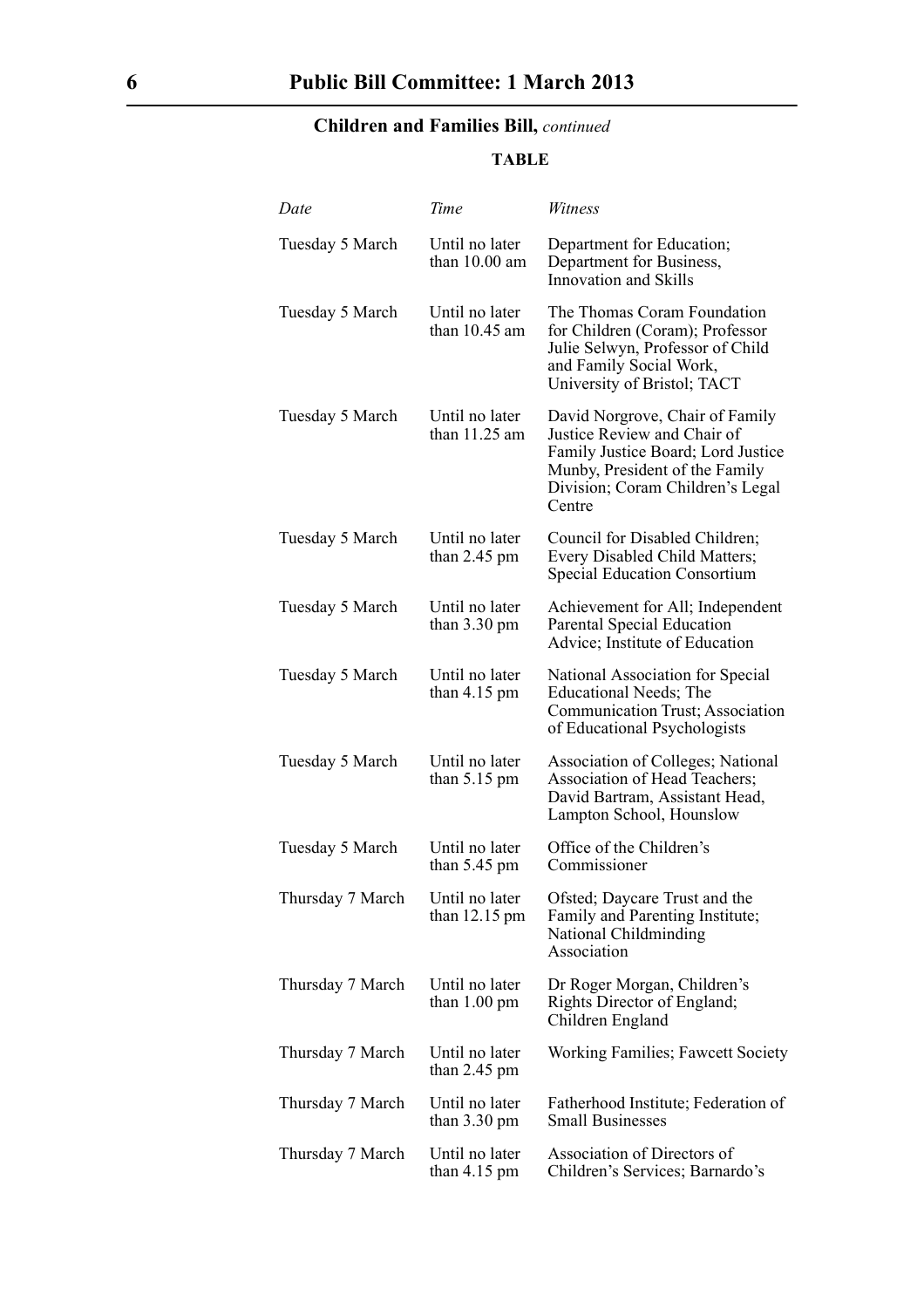#### **Children and Families Bill,** *continued*

- (3) proceedings on consideration of the Bill in Committee shall be taken in the following order: Clauses 1 to 6; Schedule 1; Clauses 7 to 12; Schedule 2; Clauses 13 to 71; Schedule 3; Clauses 72 and 73; Schedule 4; Clauses 74 to 85; Schedule 5; Clause 86; Schedule 6; Clauses 87 to 96; Schedule 7; Clauses 97 to 104; new Clauses; new Schedules; Clauses 105 to 110; and remaining proceedings on the Bill; and
- (4) the proceedings shall (so far as not previously concluded) be brought to a conclusion at 5.00 pm on Tuesday 23 April.

*Mr Edward Timpson has given notice of his intention to move a motion in the terms of the Resolution of the Programming Sub-Committee (Standing Order No. 83C).*

#### Mr Edward Timpson

That, subject to the discretion of the Chair, any written evidence received by the Committee shall be reported to the House for publication.

#### Mr Edward Timpson

That, at this and any subsequent meeting at which oral evidence is to be heard, the Committee shall sit in private until the witnesses are admitted.

### ORDER OF THE HOUSE [25 FEBRUARY 2013]

That the following provisions shall apply to the Children and Families Bill:

#### *Committal*

1. The Bill shall be committed to a Public Bill Committee.

#### *Proceedings in Public Bill Committee*

- 2. Proceedings in the Public Bill Committee shall (so far as not previously concluded) be brought to a conclusion on Tuesday 23 April 2013.
- 3. The Public Bill Committee shall have leave to sit twice on the first day on which it meets.

#### *Consideration and Third Reading*

- 4. Proceedings on Consideration shall (so far as not previously concluded) be brought to a conclusion one hour before the moment of interruption on the day on which those proceedings are commenced.
- 5. Proceedings on Third Reading shall (so far as not previously concluded) be brought to a conclusion at the moment of interruption on that day.
- 6. Standing Order No. 83B (Programming committees) shall not apply to proceedings on Consideration and Third Reading.